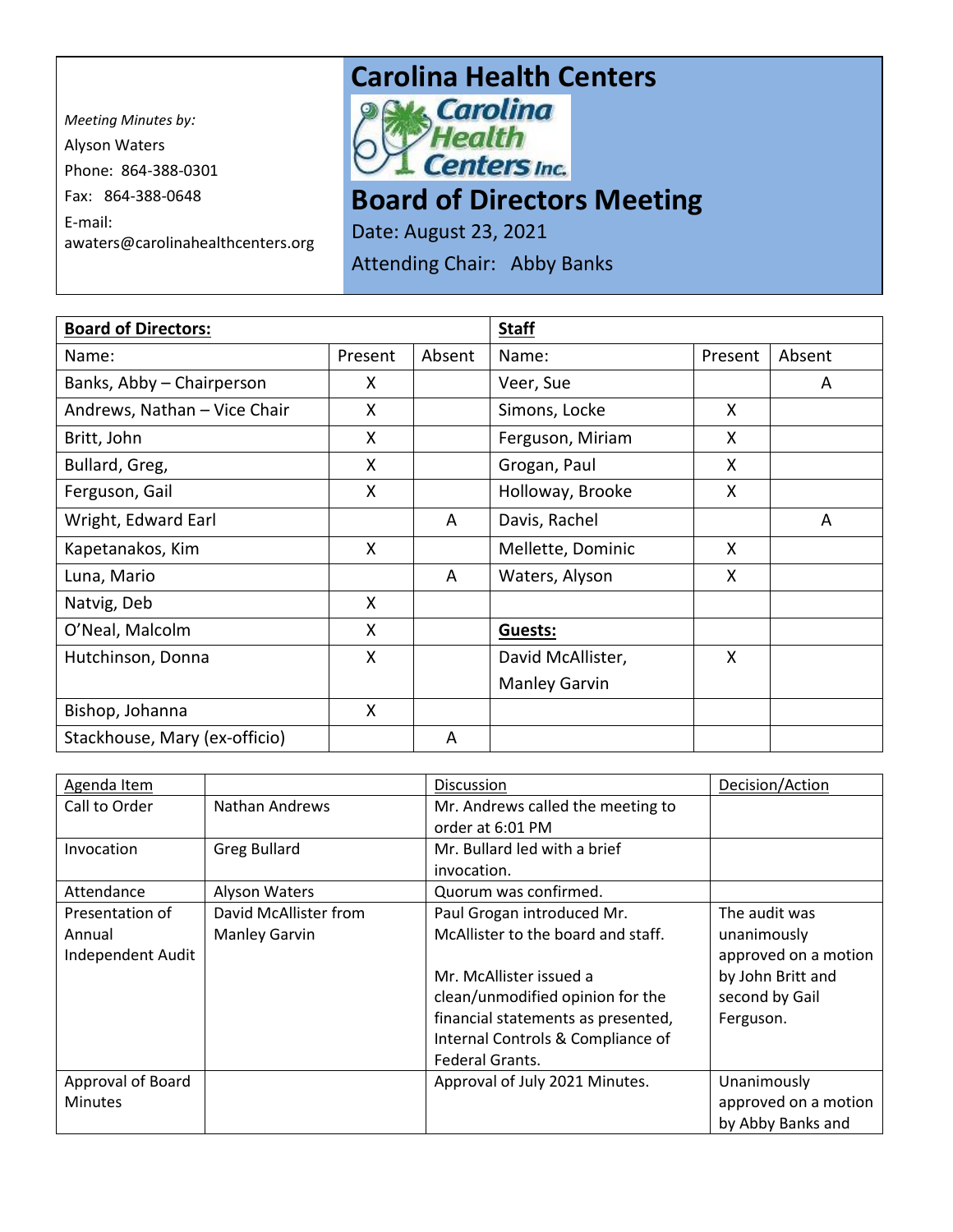|                                         |                                                                                                                                                                                                                                                                              |                                                                                                                                                                                                                                                                                                                                                                                  | second by Greg      |  |
|-----------------------------------------|------------------------------------------------------------------------------------------------------------------------------------------------------------------------------------------------------------------------------------------------------------------------------|----------------------------------------------------------------------------------------------------------------------------------------------------------------------------------------------------------------------------------------------------------------------------------------------------------------------------------------------------------------------------------|---------------------|--|
|                                         |                                                                                                                                                                                                                                                                              |                                                                                                                                                                                                                                                                                                                                                                                  | Bullard.            |  |
| <b>Leadership Team Reports:</b>         |                                                                                                                                                                                                                                                                              |                                                                                                                                                                                                                                                                                                                                                                                  |                     |  |
| President's Report<br>(Monthly)         | Sue Veer                                                                                                                                                                                                                                                                     | Distribution only.                                                                                                                                                                                                                                                                                                                                                               |                     |  |
| Organizational<br>Performance<br>report | Paul Grogan                                                                                                                                                                                                                                                                  | Mr. Grogan provided the Monthly<br>Organizational Performance Report<br>covering utilization and financial<br>performance for the month of June.<br>A copy of the report and attachments<br>will be retained with the official copy<br>of the minutes.                                                                                                                           |                     |  |
| <b>CMO Report</b><br>(Quarterly)        | Dr. Locke Simons                                                                                                                                                                                                                                                             | Dr. Simons reviewed the Clinical<br>Measures chart stating that most are<br>improving, updates with peer reviews<br>results, and risk management goals.<br>He also mentioned COVID numbers<br>continue to rise, immunizations<br>continue, and covid vaccinations as<br>condition of employment.<br>Dr. Simons report will be retained<br>with the official copy of the minutes. |                     |  |
| <b>Distribution Only:</b>               | Quality and<br>I.<br><b>Population Health</b><br><b>Measures</b><br>Monthly RX<br>ΙΙ.<br>Dashboard<br><b>Behavioral Health</b><br>III.<br>Report<br>i.<br>Beckman<br>Center for<br>Mental<br>Health<br>ii.<br><b>CHC</b><br>Behavioral<br>Health<br>Coordinator'<br>s Report |                                                                                                                                                                                                                                                                                                                                                                                  |                     |  |
| <b>Committee Reports:</b>               |                                                                                                                                                                                                                                                                              |                                                                                                                                                                                                                                                                                                                                                                                  |                     |  |
| Executive                               | Abby Banks                                                                                                                                                                                                                                                                   | Mrs. Abby Banks gave an update on                                                                                                                                                                                                                                                                                                                                                | By recommendation   |  |
| Committee                               |                                                                                                                                                                                                                                                                              | Sue's contract noting that an                                                                                                                                                                                                                                                                                                                                                    | of the Executive    |  |
|                                         |                                                                                                                                                                                                                                                                              | addendum has been executed                                                                                                                                                                                                                                                                                                                                                       | Committee the board |  |
|                                         |                                                                                                                                                                                                                                                                              | extending the current terms until                                                                                                                                                                                                                                                                                                                                                | unanimously         |  |
|                                         |                                                                                                                                                                                                                                                                              | October 31, 2021. Performance                                                                                                                                                                                                                                                                                                                                                    | approved the        |  |
|                                         |                                                                                                                                                                                                                                                                              | reviews will be sent out to senior                                                                                                                                                                                                                                                                                                                                               | extension of the    |  |
|                                         |                                                                                                                                                                                                                                                                              | leaders and all board members to                                                                                                                                                                                                                                                                                                                                                 | contract.           |  |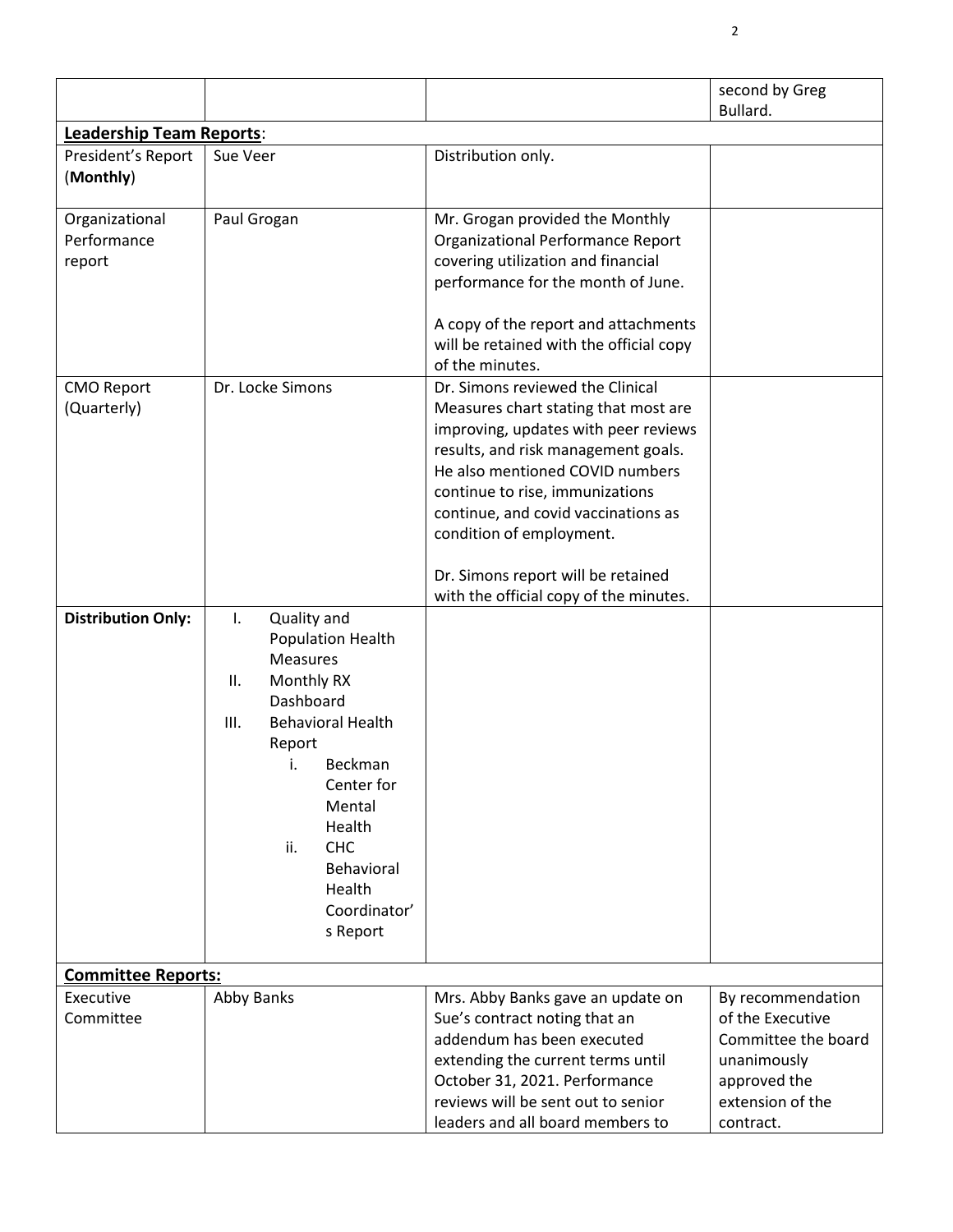|                                        |                                                       | complete.                                                                                                                                                                                                                                                                                                                    |                                                                                                                                                                                           |
|----------------------------------------|-------------------------------------------------------|------------------------------------------------------------------------------------------------------------------------------------------------------------------------------------------------------------------------------------------------------------------------------------------------------------------------------|-------------------------------------------------------------------------------------------------------------------------------------------------------------------------------------------|
| Development<br>Committee               | John Britt                                            | Mr. Britt gave an update on possible<br>candidates to join Carolina Health<br>Centers Board.<br>John Britt also confirmed that all 4<br>members (Nathan Andrews, Greg<br>Bullard, Gail Ferguson, and Deb<br>Natvig) are all in favor of extending<br>their term for 3 more years to served<br>Carolina Health Centers Board. | By recommendation<br>from the<br>Development<br>committee the board<br>unanimously<br>approved the<br>nomination which will<br>be voted on at the<br>2021 Annual Meeting<br>in September. |
| Finance<br>Committee                   | Donna Hutchinson                                      | Mrs. Donna Hutchinson provided a<br>recap on the finance audit, noting we<br>have a clean report. She also stated<br>Paul will be making revisions to the<br>budget in the Pharmacy revenue and<br>HR expenses that will have a minimal<br>off setting net impact.                                                           |                                                                                                                                                                                           |
| <b>Strategic Planning</b><br>Committee | Deb Natvig                                            | <b>Retreat Schedule and Guidelines:</b><br>Mrs. Deb Natvig reviewed the "What<br>you need to know" and the weekend<br>for<br>agenda<br>our<br>meeting.<br>She<br>acknowledged that everything looked<br>good, and we are set to have a great<br>meeting at the Board Retreat.                                                |                                                                                                                                                                                           |
|                                        | <b>Discussion Action Items: Standing Agenda items</b> |                                                                                                                                                                                                                                                                                                                              |                                                                                                                                                                                           |
| Grassroots<br>Advocacy Report          | Summary included in<br>i.<br>President's Report       |                                                                                                                                                                                                                                                                                                                              |                                                                                                                                                                                           |
| Review of<br>Corporate Policies        | None.                                                 |                                                                                                                                                                                                                                                                                                                              |                                                                                                                                                                                           |
| <b>Old Business</b>                    | None.                                                 |                                                                                                                                                                                                                                                                                                                              |                                                                                                                                                                                           |
| <b>New Business</b>                    | None.                                                 |                                                                                                                                                                                                                                                                                                                              |                                                                                                                                                                                           |
| <b>Next Meeting</b>                    |                                                       | Annual Meeting and September<br>Business Meeting to be conducted in<br>conjunction with the Strategic<br>Planning Retreat on September 11,<br>2021.                                                                                                                                                                          |                                                                                                                                                                                           |
| Adjournment                            |                                                       |                                                                                                                                                                                                                                                                                                                              | The board<br>unanimously voted to<br>adjourn on a motion<br>by John Britt and<br>second by Nathan<br>Andrews.                                                                             |